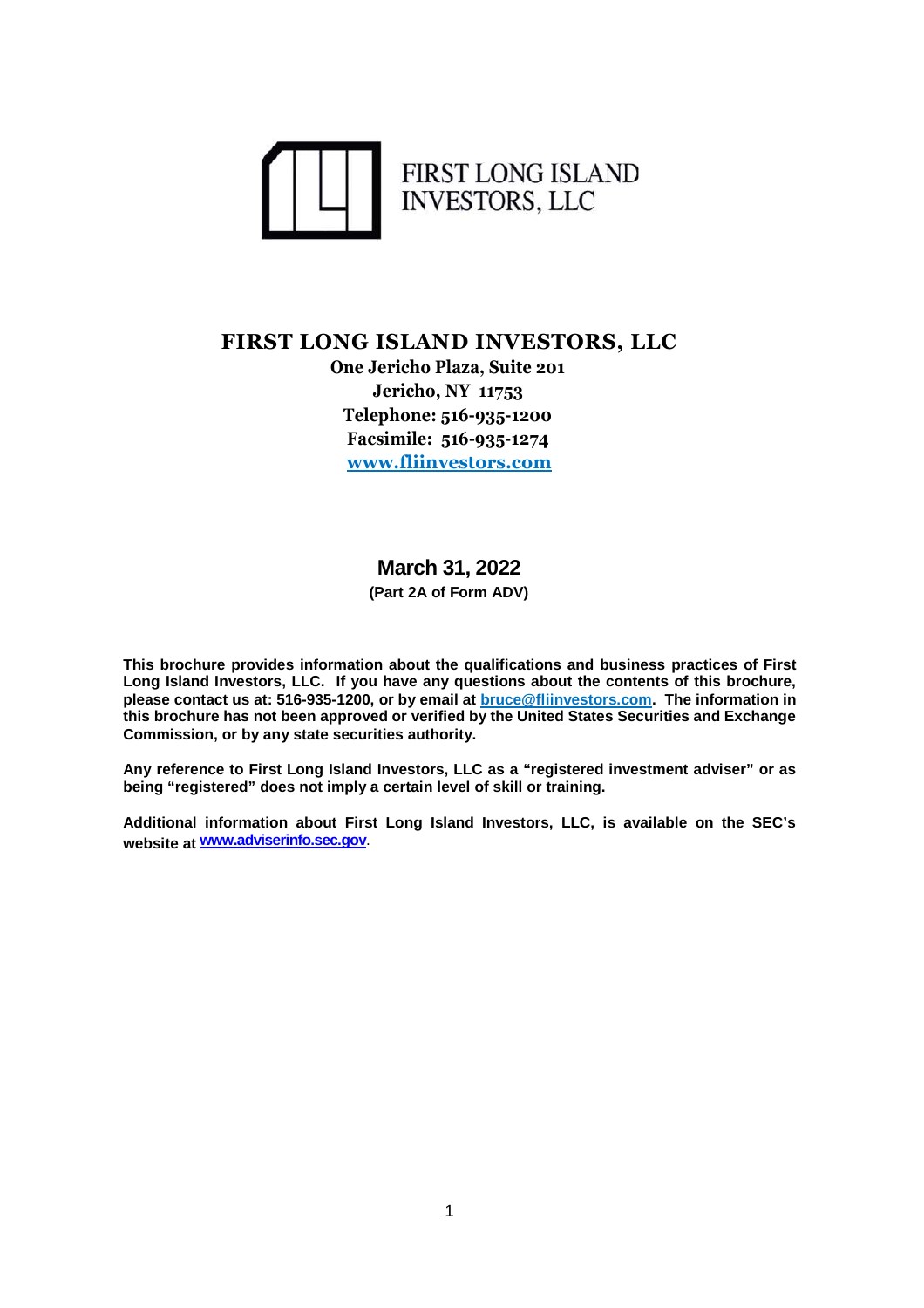# **Item 3. Table of Contents**

| Item 2.         |                                                                         |
|-----------------|-------------------------------------------------------------------------|
| Item 4.         |                                                                         |
| Item 5.         |                                                                         |
| Item 6.         | Performance-Based Fees and Side by Side Management  7                   |
| Item 7.         |                                                                         |
| Item 8.         | Methods of Analysis, Investment Strategies and Risk of Loss 8           |
|                 | <b>Risk of Loss</b>                                                     |
| Item 9.         |                                                                         |
| Item 10.        | Other Financial Industry Activities and Affiliations 11                 |
| Item 11.        | <b>Code of Ethics, Participation or Interest in Client Transactions</b> |
|                 |                                                                         |
| <b>Item 12.</b> |                                                                         |
| <b>Item 13.</b> |                                                                         |
| Item 14.        |                                                                         |
| Item 15.        |                                                                         |
| <b>Item 16.</b> |                                                                         |
| <b>Item 17.</b> |                                                                         |
| Item 18.        |                                                                         |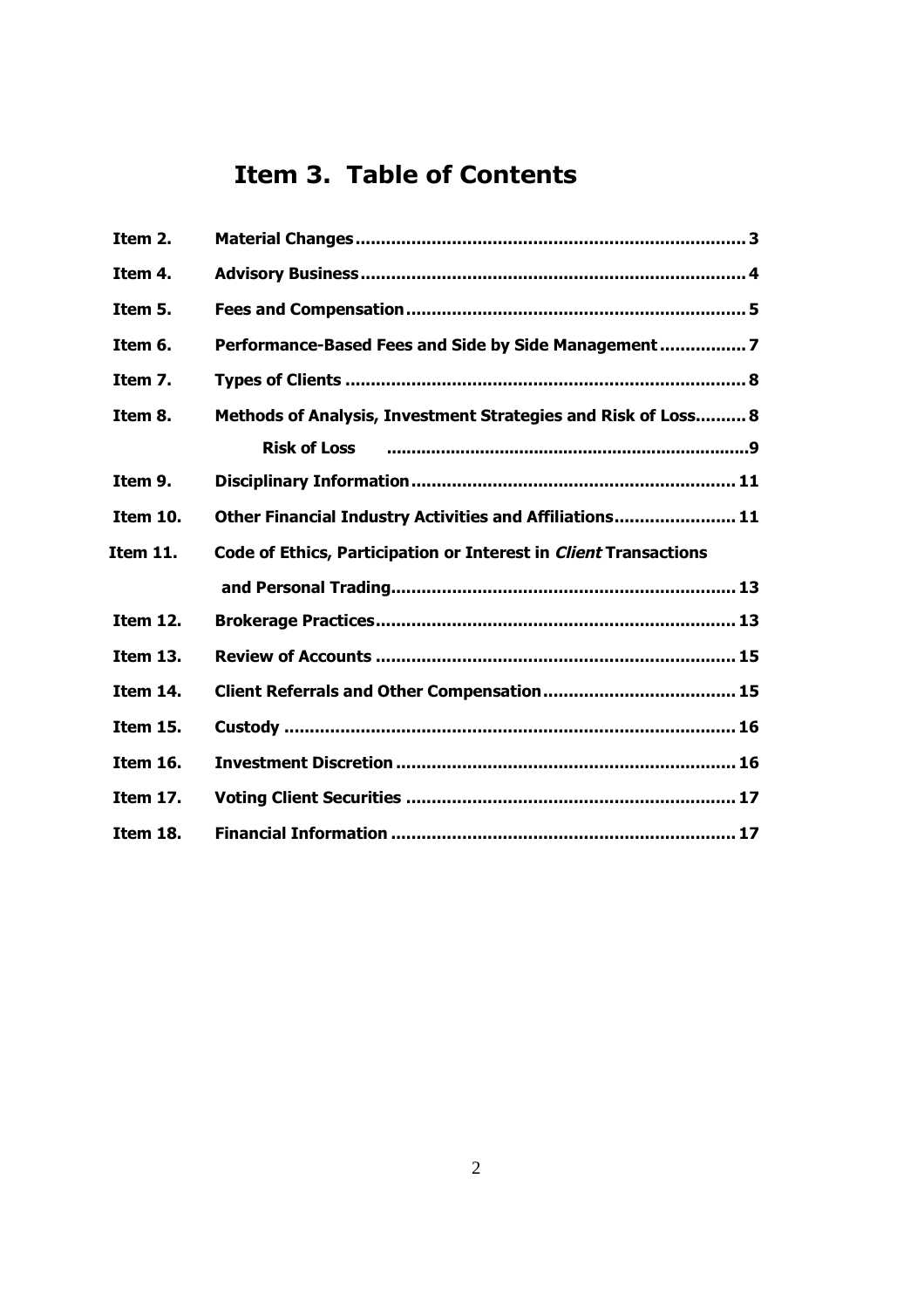#### **Item 2. Material Changes**

This Section describes the material changes to our Brochure since the annual amendment of our Form ADV on March 31, 2021.

**Item 5 (Fees and Compensation)** – This section was updated in September 2021 to describe quarterly fee adjustments for separately managed accounts based on contributions and/or withdrawals made intra quarter.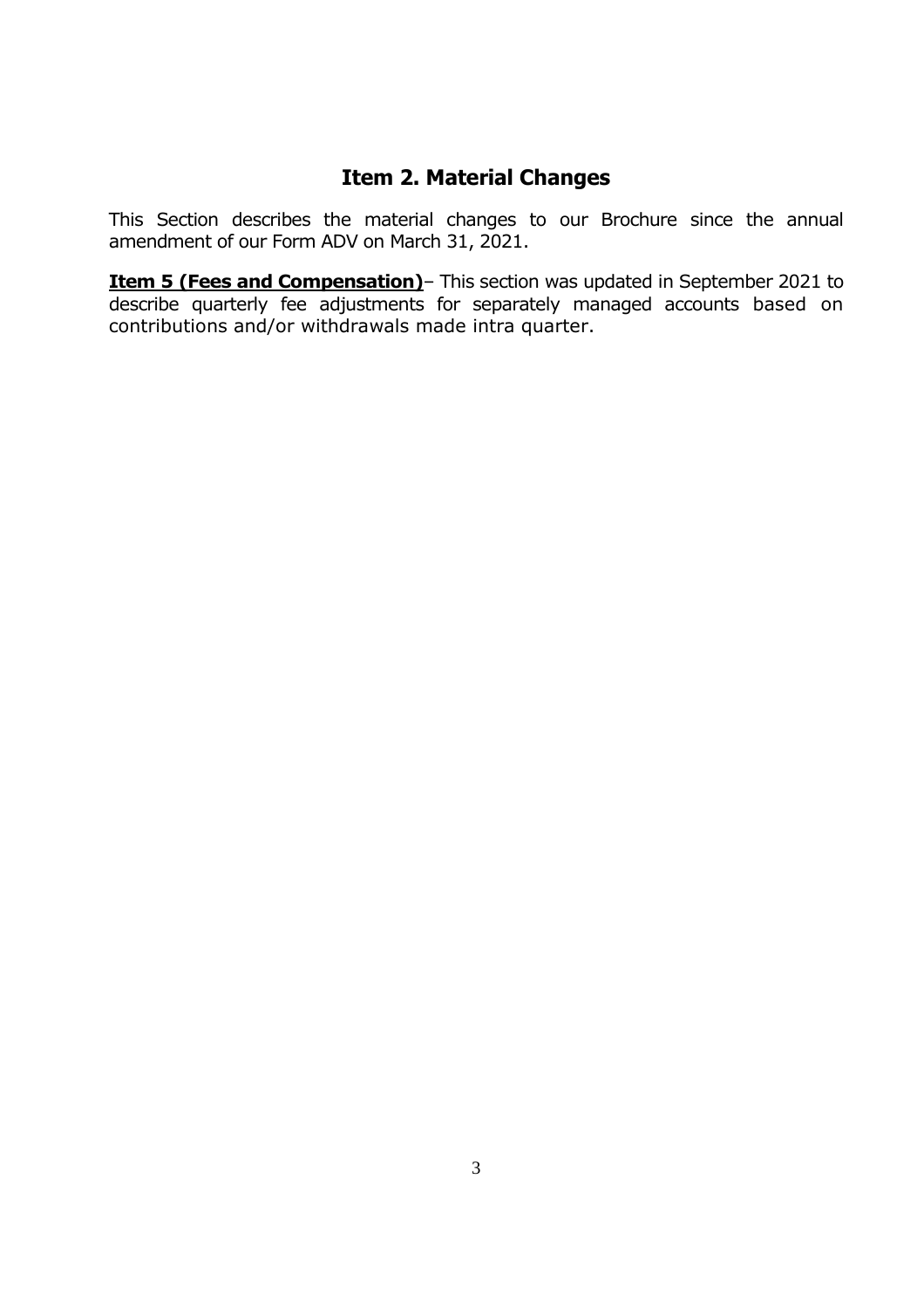#### **Item 4. Advisory Business**

A predecessor corporation of FLII was formally established in 1983 by Robert D. Rosenthal and Ralph F. Palleschi. We are registered with the U.S. Securities and Exchange Commission as an investment adviser. Bob and Ralph are our principal owners. Bob is Chairman and Chief Executive Officer of FLII, and Chief Investment Officer. Ralph is President and Chief Operating Officer and a member of its Investment Committee.

FLII provides a broad range of investment and financial services to clients. Our advice is designed to provide clients with a long-term approach to wealth management that embodies a prudent, individualized asset allocation. Our goal is the preservation and growth of each client's net worth.

We recommend that clients diversify their investments among assets, including (where suitable) equities (in separately managed accounts and through partnerships), in bonds, and in private investments. Equity investments include traditional equity investments and more defensive or hedged equity investments.

Our principals invest side-by-side with our clients in every FLII strategy (other than fixed income which is personalized for each client). Where a strategy is offered through different investment vehicles, our principals invest in the vehicle suitable for them, but not in every vehicle available.

We tailor our advice to client's needs (we only provide advice to clients where our strategies are compatible with what we believe are the client's needs). Clients may, in limited circumstances, place restrictions on our investments. We have accepted restrictions where clients hold low basis stocks they do not want to sell.

Affiliates of FLII are general partners of certain partnerships in which our clients invest as limited partners.

We are also a multi-family family office and provide family office services to certain clients.

We manage \$1,744,558,902 on a discretionary basis and we oversee \$597,855,751 in assets on which we do not have discretionary authority (both as of December 31, 2021).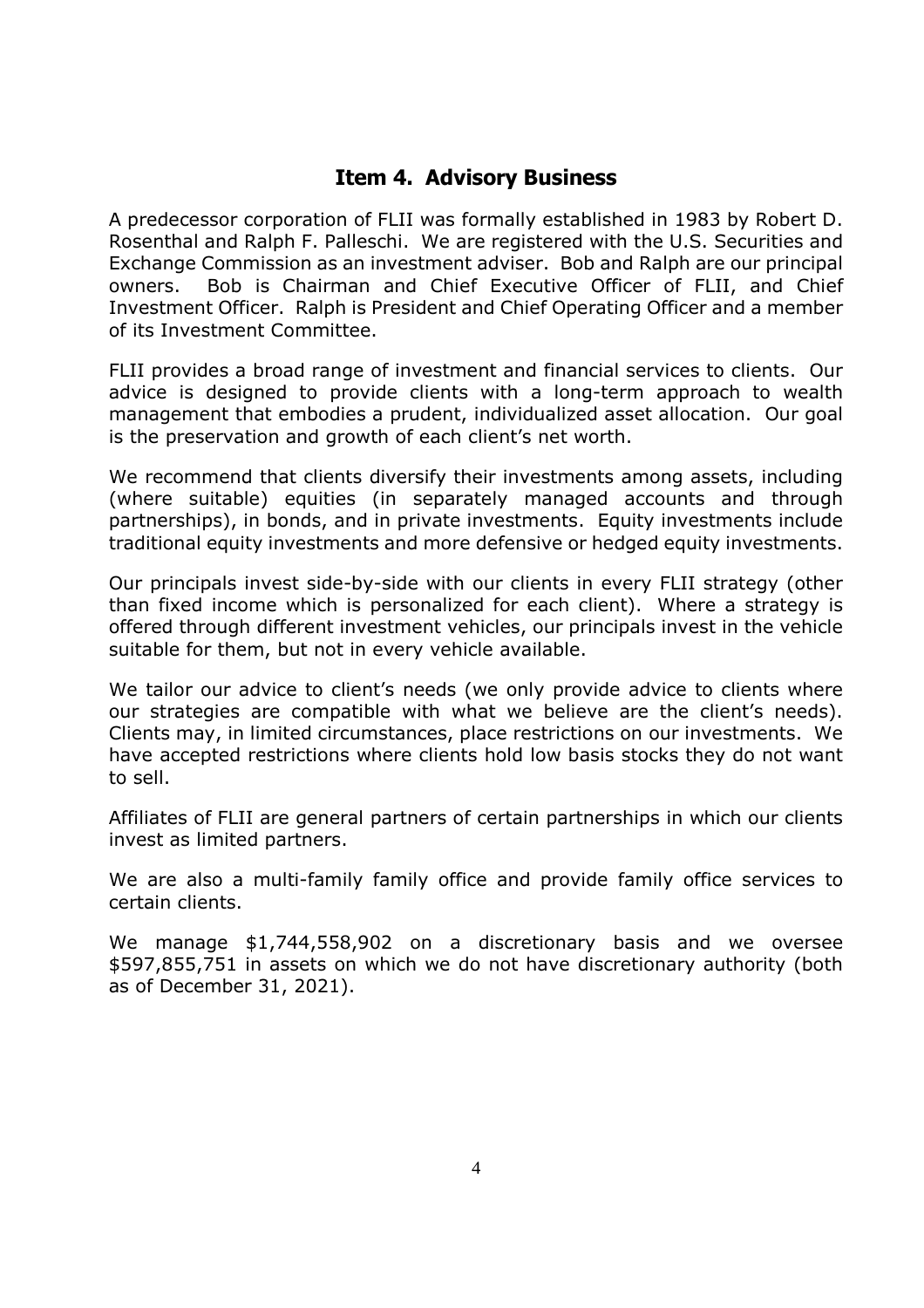## **Item 5. Fees and Compensation**

Most clients pay fees for investment management in one or two ways:

- (i) If a client's assets are held in a separately managed brokerage account, the client is charged an annual advisory fee, paid quarterly in advance. (See below.) These fees generally are deducted from the client's account but may be paid directly. We make pro rata adjustments to the quarterly fee charged in the event a client makes any contributions and/or withdrawals to the account on any day during that quarter that in the aggregate equal or exceed 10% of the account's value measured as of the last day of the prior quarter. Such fee adjustments will be added to or subtracted from the next quarter's advisory fee.
- (ii) If a client's assets are invested in a partnership, that partnership generally pays an annual management fee payable quarterly in advance and a client's assets may be subject to an incentive allocation (see Item "6"). In addition, partners bear their pro rata share of other partnership expenses. (See below.) Fees are generally not negotiable. In FLI's sole discretion, the assets managed or overseen of clients who are family members may be aggregated for the purpose of determining whether such clients meet certain fee breakpoints.

Clients are not charged custody fees by broker-dealers we recommend to clients. (A client may choose to custody his or her assets at a custodian bank which may charge custody fees.) The qualified custodians used to custody assets of certain partnerships we manage charge the partnerships custody fees. Certain of our clients use Pacific Premier Bank ("PACIFIC"), a self-directed IRA custodian which merged with a previous custodian certain clients used, PENSCO Trust Company ("PENSCO"), to hold interests in partnerships in their retirement accounts. PACIFIC charges these clients fees as set forth in the fee schedule we negotiated with Pensco (now PACIFIC).

Clients bear the cost to trade securities held in their accounts or held by partnerships in which they invest. See Item "12", Brokerage Practices. Each of the FLI partnerships also bear certain partnership expenses described in the governing documents of such partnerships including legal, accounting, audit and surprise exam fees as applicable.

Clients who invest in mutual funds bear the fees and expenses charged by the funds. Client's idle cash held at their custodian broker-dealers is automatically invested in money market funds which assess their own management fees. During those periods when client funds are so invested, clients are paying fees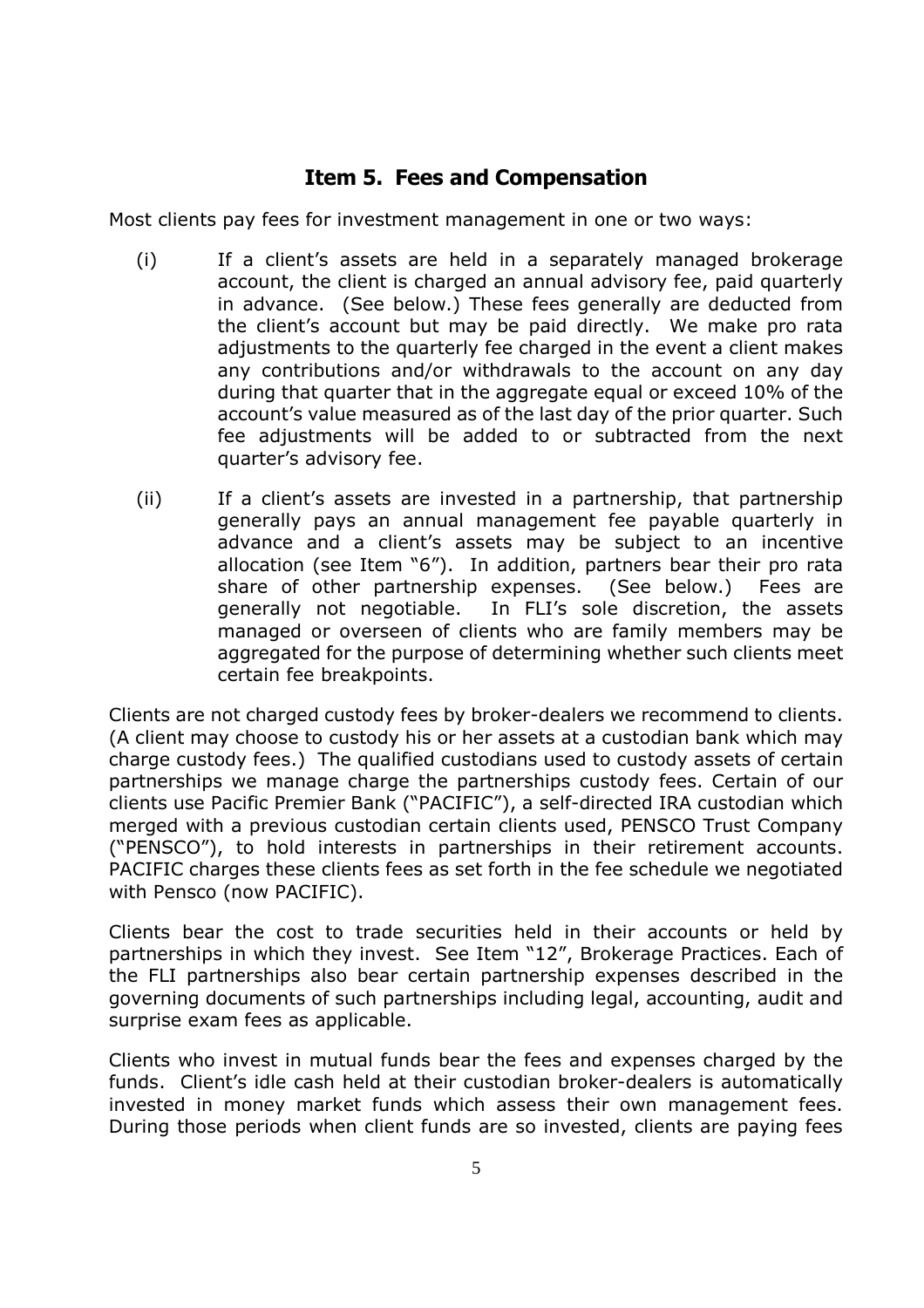to FLII on the total amount of assets under management and to the investment manager of the money market funds on the assets invested in the money market funds.

Normally, fees are structured as a percentage of assets managed, billed quarterly in advance and subject to subsequent adjustment for contributions and withdrawals as described above. Fees are 1 1/2% annually for core equity accounts (1.2% for amounts in excess of \$5 million, 1.0% for all assets in accounts in excess of \$15 million, 1.0% for all assets in accounts of donor advised funds ("DAF") where the DAF charges an administrative fee in excess of 0.5% annually to the underlying account, and negotiable for clients with FLII relationships in excess of \$30 million), 0.4% annually for fixed income accounts (0.3% for amounts in excess of \$2.5 million, and negotiable for clients with FLII relationships in excess of \$50 million), 1.0% annually for accounts managed with low-basis legacy positions, and fees are 1.0% on the first \$5 million, 0.85% on the next \$5 million and 0.75% on the next \$15 million for dividend growth accounts. Fees for dividend growth accounts totaling more than \$25 million are negotiable. We have negotiated a flat fee for all assets for clients who have more than \$60 million in assets in accounts separately managed by FLII at the inception of the relationship.

FLI Select Equity Fund, L.P. ("FLI Select"), FLI Select Equity Fund II, L.P. ("Select II"), and FLI Partners Fund, L.P. ("Partners Fund") pay to FLII an annual management fee of one percent (1.0%) of assets under management.

Limited partners of FLI Value Fund, L.P. ("Value Fund") admitted to the partnership after July 2008 pay an annual management fee of (i) 0.75% when their aggregate capital account balances are less than \$5,000,000, (ii) 0.65% when their aggregate capital account balances are greater than or equal to \$5,000,000 but less than \$10,000,000 and (iii) 0.50% when their aggregate capital account balances are greater than or equal to \$10,000,000 or when they have greater than or equal to \$15,000,000 of assets under management of FLII via managed accounts, partnerships where FLII serves as the management company where an affiliate of FLII serves as general partner or where FLII acts as a solicitor. The management fee for Value Fund limited partners who invested in the partnership prior to September 1, 2008 is 0.50% per annum.

FLI Growth Fund, L.P. ("Growth Fund") pays to FLII annual management fees ranging from one-half of one percent (0.50%) to three-quarters of one percent (0.75%) with the same break points as new limited partners of Value Fund.

FLI Private Equity Fund I, L.P. and FLI Real Assets Fund, L.P. pay annual fees of \$25,000, and 0.25% of committed capital, respectively, to cover the partnerships' overhead expenses.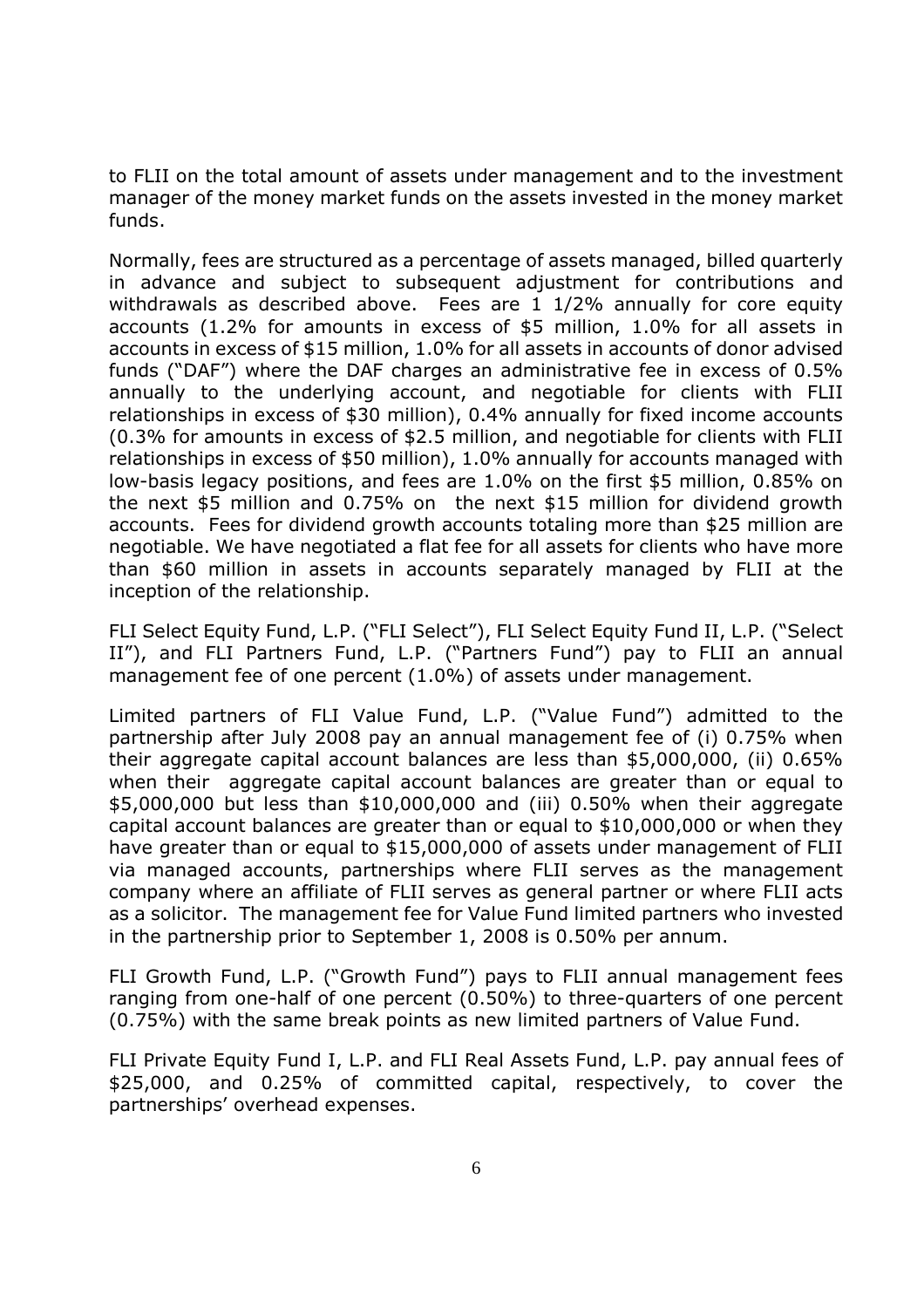FLI Fairholme Partners, LP ("Fairholme Fund") no longer pays a management fee to FLII or any of its affiliates.

FLI Sterling Realty Finance, LP ("FLI Sterling") and FLI Sterling Realty Finance II, LP ("FLI Sterling II") do not pay to FLII or any of its affiliates any management fees. However, an affiliate of FLII is entitled to receive a percentage of the carried interest distributions and management fees applicable to the underlying partnerships in which FLI Sterling and FLI Sterling II were formed to invest, solely in respect of each of FLI Sterling and FLI Sterling II's invested capital in such underlying partnership.

FLI Perosphere Fund, LP ("Perosphere Fund") pays to FLII an annual fee of 1.0% of unreturned capital contributions for management fees and overhead expenses.

Each of the FLI partnerships also bears the fees, expenses and incentive allocation (if any) of its underlying managers. Partners Fund and Perosphere Fund do not invest through an underlying manager.

Clients are entitled to a pro-rata reimbursement of that portion of the management fee paid for any part of the quarter remaining at the time investment advisory services are terminated.

We also receive retainers relating to services rendered which encompass continuous advice on investment, asset allocation, tax, estate planning, and other family office services.

We also are compensated with respect to assets managed by other investment managers as described in Item "10" below.

#### **Item 6. Performance-Based Fees and Side by Side Management**

FLII clients may invest, where suitable, in partnerships that charge a management fee (See Item "5" above) and where a portion of gains is allocated from the client's capital account to the general partner.

Fifteen (15%) percent of any net capital appreciation in excess of 8% (in excess of 12% for partners admitted on or before January 1998 and in excess of 10% for any partner who invested between March 31, 1998 and October 1, 2003) per annum will be allocated to the general partners of FLI Select and Select II, and 20% of any net capital appreciation per annum (subject to a high water mark) will be allocated to the general partner of Partners Fund. Limited partners of Value Fund are subject to an incentive allocation ("Incentive Allocation") equal to 10% of the net capital appreciation allocated to the capital account of each limited partner to the extent that the net capital appreciation exceeds a noncumulative annual rate of return of 7%. However, the Incentive Allocation will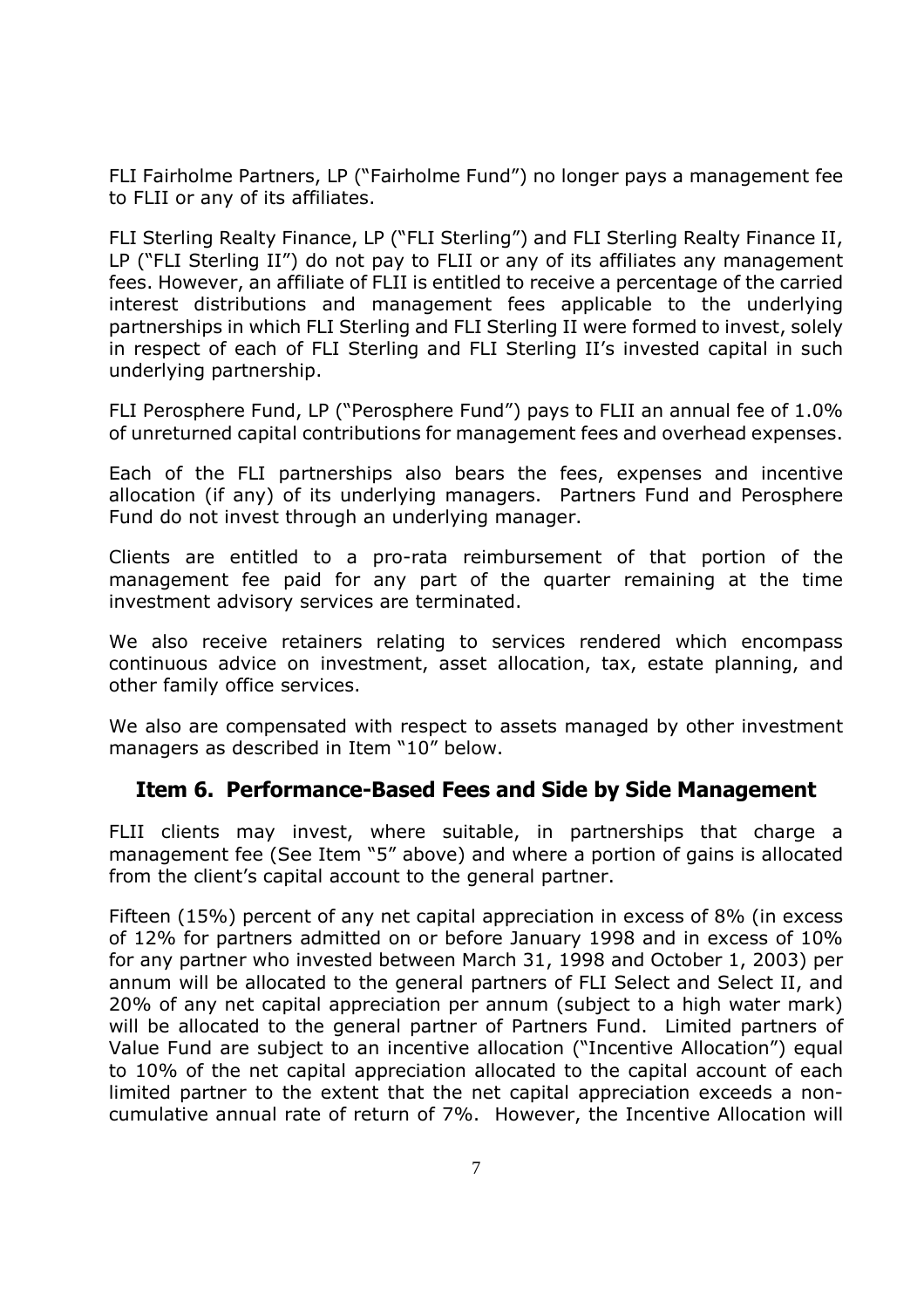not exceed 0.75% of the value of such limited partner's capital account at the beginning of the fiscal year for which such incentive allocation relates. Ten percent (10%) of any net capital appreciation in excess of 7% (but in no event more than 0.75% of the value of a limited partner's capital account at the beginning of the fiscal year for which such incentive allocation relates) will be allocated to the general partner of Growth Fund. The General Partner of Perosphere Fund is allocated a 20% carried interest subject to a 6% per annum cumulative preferred return, compounded annually and the return of partners' capital contributions.

As noted in Item "5" above, we also charge fees based on a percentage of assets under management (a "Percentage of Assets Fee"). The incentive allocation may be greater than the Percentage of Assets Fee. Accordingly, we have a conflict of interest in that we have an incentive to favor partnerships which can generate higher compensation for us than a Percentage of Assets Fee would generate. In addition, performance-based compensation may create an incentive for us to recommend an investment that may carry a higher degree of risk to clients. Partners Fund may purchase, at about the same time as Percentage of Assets Fee accounts purchase, the same security as Percentage of Assets Fee accounts. We address this conflict by reviewing trades for Partners Fund versus accounts charged a Percentage of Assets Fee to ensure that no pattern exists to favor Partners Fund over the Percentage of Assets accounts.

#### **Item 7. Types of Clients**

We provide advice to individuals (including high-net-worth individuals), corporations, pension and profit sharing plans, pooled investment vehicles, and charitable organizations. Clients generally must have a minimum of \$5,000,000 in assets under management at the inception of the relationship.

#### **Item 8. Methods of Analysis, Investment Strategies and Risk of Loss**

Clients' assets are generally invested in separately managed accounts or in partnerships. Separately managed accounts invest in equities or fixed income. Equities managed internally are invested in what we call a "core" strategy and a "dividend growth" strategy. Assets of some clients are invested in separately managed accounts advised by an outside investment manager.

The core strategy is a traditional long-only equity investment strategy that generally holds 20-30 large-cap growth and value companies. Companies included in the portfolio are identified by a sub-committee of our investment committee through internal and third party research, as well as insights from economic consultants, respected investment managers, and SEC 13-F filings.

Our dividend growth strategy generally holds approximately 25 large-cap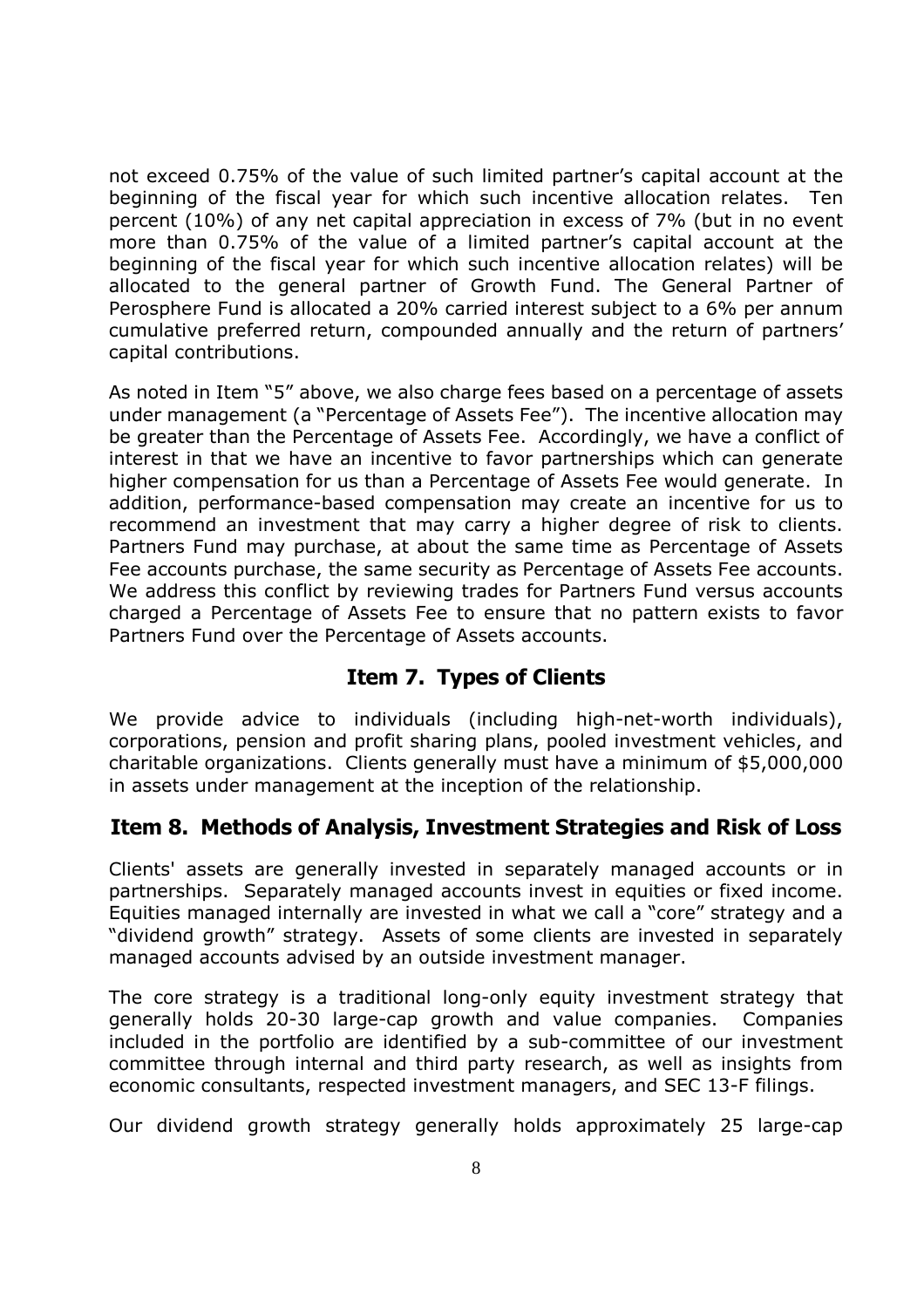companies that are diversified by industry, financially sound (based upon ratings by ratings providers and our judgment), pay an average dividend of approximately 2.5% per year (as of the date of this brochure), and have generally raised their dividends at least once in the last two years. Our research is done internally using published research materials.

Bonds are purchased by a member of our investment committee based on guidelines established by the committee.

Some of our partnerships invest with other investment managers or other funds of funds. In these latter cases, we vet the fund of funds manager and review its underlying managers. See item 10 regarding strategies managed by third parties to which clients are referred. Our internally managed partnership, FLI Partners Fund, L.P., invests in large and mid-cap growth stocks and sells calls on these positions. Companies included in the portfolio are identified by a sub-committee of our investment committee through internal and third party research, as well as insights from economic consultants, respected investment managers, and SEC filings. Perosphere Fund was formed to invest in a single private company.

#### **Risk of Loss**

- All securities investments risk the loss of capital that clients should be prepared to bear.
- An investment in a partnership involves a high degree of risk, including the risk that the entire amount invested may be lost. No guarantee or representation is made that a partnership's investment program, including, without limitation, its investment objectives, diversification strategies, or risk monitoring goals, will be successful, and investment results may vary substantially over time. Investment losses may occur from time to time and an investor could lose all or a substantial amount of his or her investment. A partnership's investment methodology should not be considered "conservative," "safe," "risk free" or "risk averse."
- Past performance is no guarantee of future results, and the past performance of any accounts or partnerships managed by FLII should not be considered indicative of the future performance. Investment return and principal value of an investment will fluctuate over time and may be volatile.
- Limited Partners of any partnership have very limited authority to make decisions or to exercise business discretion on behalf of the partnership. The authority for all such decisions is delegated to the general partner and management company. The success of the partnership therefore is expected to be significantly dependent upon the expertise and efforts of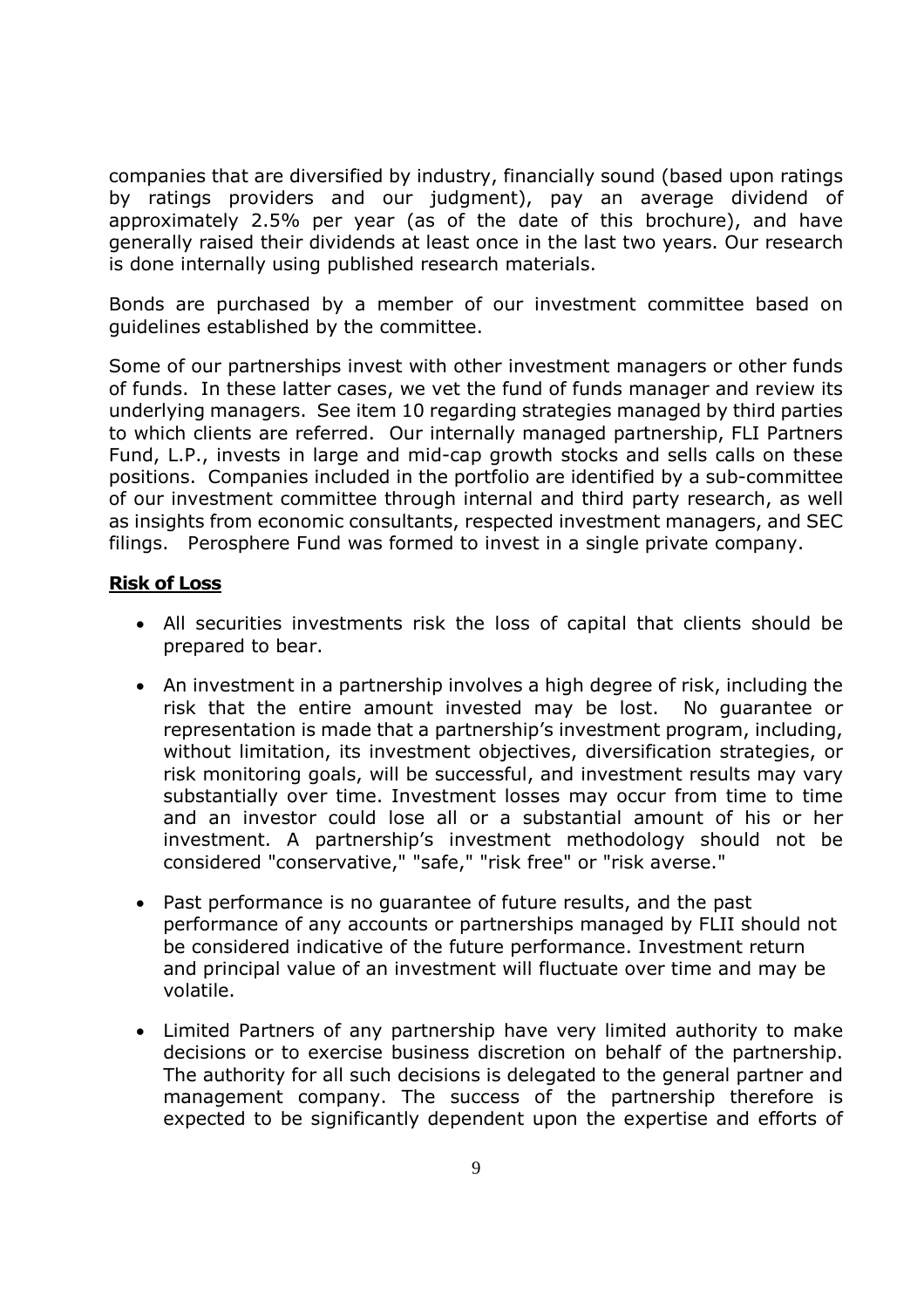the general partner and management company of the partnership or the general partner and management company of underlying funds of the partnership, if any.

- A partnership's portfolio does not have to be diversified. Accordingly, a partnership's portfolio may be subject to higher risk and a more rapid change in value than would be the case if the partnership was required to be diversified.
- An investment in a partnership is suitable only for sophisticated investors who have no need for current liquidity. There is no public market for any partnership's interests and none is expected to develop. An investment in a partnership provides limited liquidity since partnership interests are not freely transferable and limited partners have limited withdrawal rights. A partnership's investments may also be illiquid and subject to legal, regulatory and contractual transfer restrictions. Therefore, partnership interests should only be acquired by investors able to commit their funds for an extended period of time.
- None of our partnerships are registered as an investment company under the Investment Company Act of 1940 and thus are not subject to the same regulatory requirements as mutual funds. In addition, partnership interests will not be registered under the Securities Act of 1933, as amended, or the Securities Exchange Act of 1934, as amended.
- Subject to applicable law, each partnership's operative documents contain broad indemnification provisions that require the partnership to indemnify the general partner, the management company and others harmless from any losses or costs incurred by them under certain circumstances.
- The incentive allocation made to the general partner of investment partnerships may create an incentive for FLII to make partnership investments that are riskier than it would otherwise make, and the expenses, fees and incentive allocation reduce partners' returns.
- The general partner of each partnership or an affiliated entity is the general partner of other affiliated investment funds and is not restricted by any partnership's limited partnership agreement from forming additional investment funds, from entering into investment advisory relationships or from engaging in other business activities, even though such activities may be in competition with the partnership and/or may involve substantial time and resources of the general partner or its affiliates and its principals.
- When a partnership writes a covered call option it gives up the opportunity for gain on the underlying security above the exercise price of the option.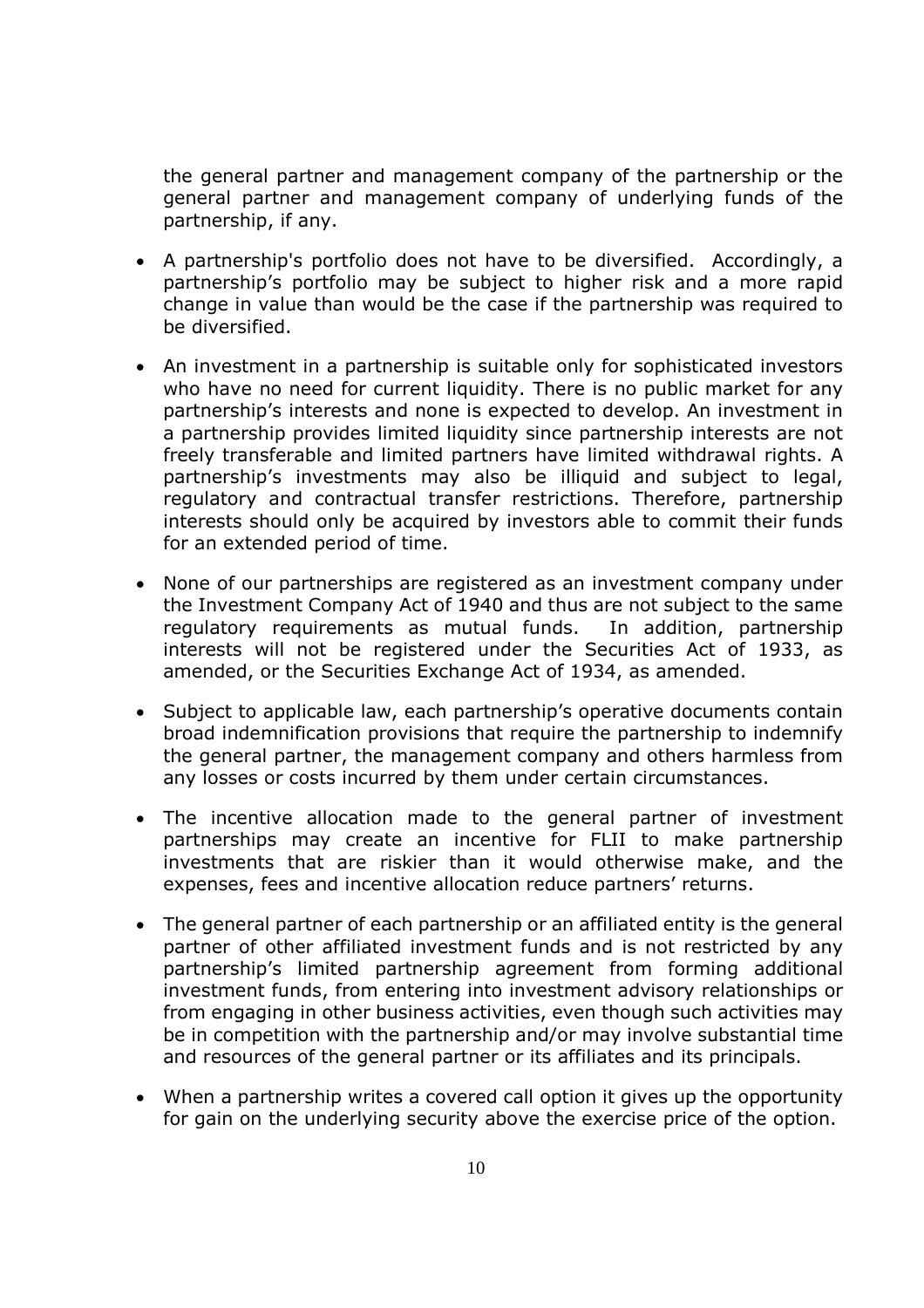- Partnerships' portfolio managers may invest in securities of foreign corporations and foreign countries. Investing in foreign securities involves certain considerations not usually associated with investing in securities of United States companies, including political and economic considerations, such as greater risks of expropriation, nationalization, general social, political and economic instability, the small size of securities markets in such countries, fluctuations in exchange rates and costs of currency conversions, and certain government policies that may restrict the partnership's investment opportunities.
- Certain partnerships and underlying portfolio managers may use borrowings and leverage their investments, which presents opportunities for increasing returns and potentially increasing losses as well.

Please refer to the offering memorandum which is provided to prospective partners for a detailed discussion of the risk factors involved with a particular partnership.

#### **Item 9. Disciplinary Information**

Neither FLII, nor its employees, have legal or disciplinary events that are material to a client's or a prospective client's evaluation of our business or the integrity of our management.

#### **Item 10. Other Financial Industry Activities and Affiliations**

An affiliate of FLII, FLI Investors, LLC ("FLI"), is registered with the U.S. Securities and Exchange Commission as a broker-dealer, and several of our employees are registered in various capacities (principals, financial and operations principals, registered representatives, etc.) under this registration. We do not custody securities (but see Item "15" below) nor execute securities trades for clients.

Kudu Investment Management, LLC ("Kudu"), a registered Investment Advisor, has through its affiliate Kudu Investment US, LLC, made a strategic investment in FLII and certain of its affiliates. Although this could be deemed a material conflict of interest, FLII believes that any potential conflict is mitigated by the fact that Kudu does not have any input or influence on the management of FLII or its affiliates or the advisory services provided to clients of FLII.

FLII or FLI refers, from time to time, certain clients to invest in a managed account or a partnership or similar investment vehicle managed by another registered investment adviser. The fees our clients pay to such managers (and/or the carried interest attributable to our clients that such managers or their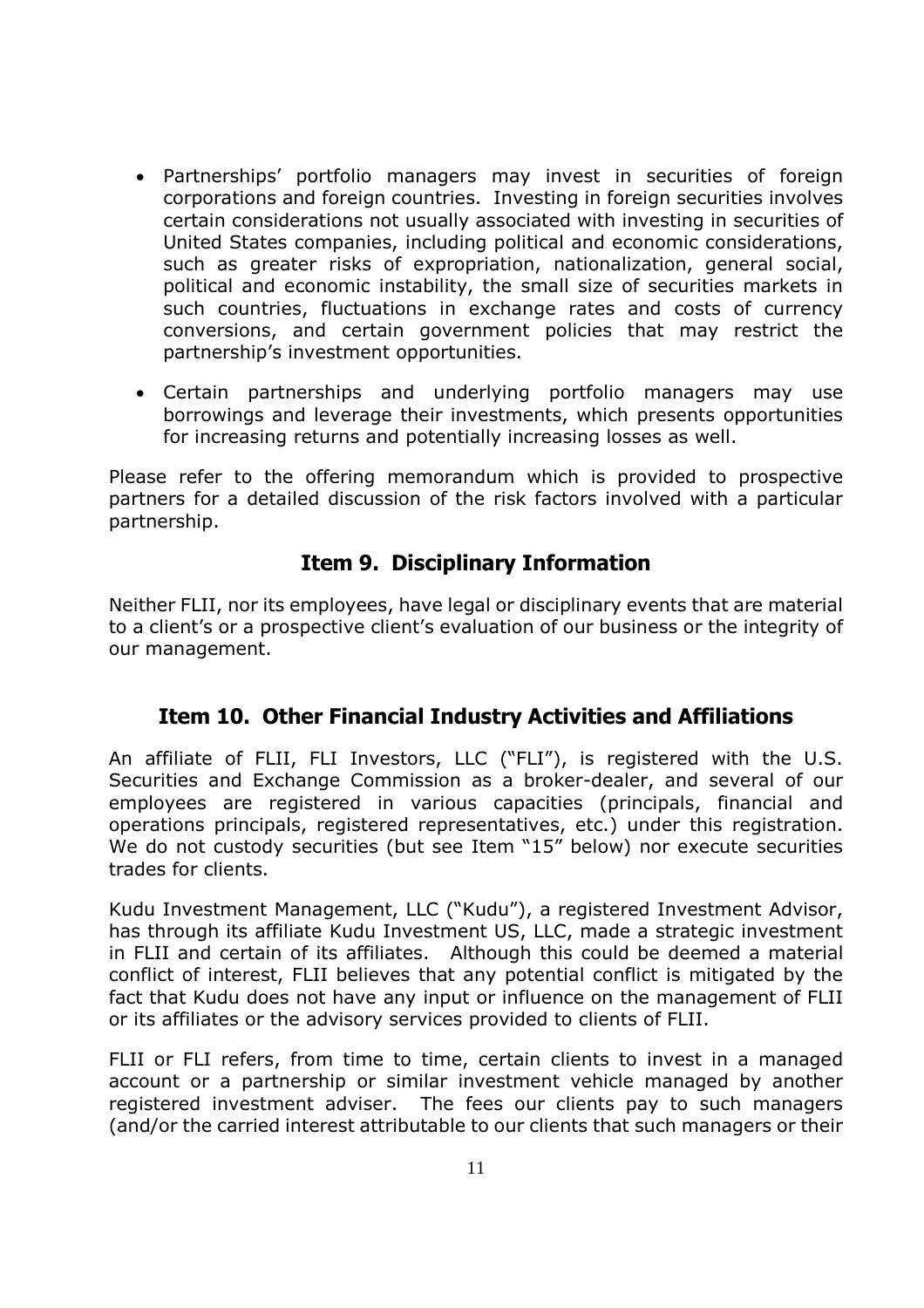affiliates receive) are not higher than they would otherwise be because of these relationships. As we are compensated for such referrals, we disclose (in writing) the arrangement to the prospective referral client. Referrals are pursuant to agreements that conform to the rules promulgated under the Investment Advisers Act of 1940. We believe this disclosure addresses any conflicts created by these referral arrangements. The agreements in place today are described below.

FLII has entered into agreements with W.P. Stewart & Co., Ltd., which was subsequently acquired by AllianceBernstein ("AB") (a registered Investment Advisor), whereby FLII and AB share in the responsibility and fees for investment services provided to clients referred to AB by FLII. The share of fees allocated to FLII is 33.3%. No brokerage commissions are paid to FLII by such client's accounts. FLII also receives an annual fee equal to 33.3% of the fee paid to AB on assets under management to service accounts referred to AB by FLII's predecessor registrant, whose business AB acquired. FLII entered into an agreement with W.P. Stewart & Co., Inc. ("WPS Inc."), a registered investment adviser, subsequently assigned to WPS Inc.'s affiliate, AllianceBernstein L.P. ("ABLP") whereby FLII is paid 25% of the fees paid to ABLP attributable to assets referred by FLII to AllianceBernstein Concentrated Growth Fund. This agreement is not in effect for new referrals.

FLI has entered into agreements with Sterling Stamos Capital Management, L.P. ("SP") and Sterling Stamos Associates, L.L.C. ("SSP") (affiliates of Sterling Stamos) whereby FLI is paid 40% of the fees paid to SP by limited partners referred to partnerships of which SP or an affiliate is the management company, including FLI SS Private Equity Fund I, L.P., and FLI SS Real Assets Fund, L.P. A partnership in which an affiliate of FLII is general partner also receives 40% of any incentive allocations received by SSP attributable to such limited partners.

FLI has entered into an agreement with Sandalwood Securities, Inc. ("Sandalwood") whereby FLI is paid 33 1/3% of the total of the fees and expenses paid to Sandalwood by limited partners referred by FLI to partnerships of which Sandalwood is investment manager.

FLI has entered into an agreement with Galaxy Realty Capital, LLC ("Galaxy") and Sterling Sponsor RFI, LLC ("Sterling") whereby FLI is paid 33 1/3% of the management fees paid to Galaxy by FLI Sterling Realty Finance LP ("FLI Sterling") and of the carried interest received by Sterling attributable to FLI Sterling's interest in Sterling Realty Finance LP.

FLI has entered into an agreement with Galaxy Realty Capital, LLC ("Galaxy") and Sterling Sponsor RFI II, LLC ("Sterling II") whereby FLI is paid 33 1/3% of the management fees paid to Galaxy by FLI Sterling Realty Finance II LP ("FLI Sterling II") and of the carried interest received by Sterling II attributable to FLI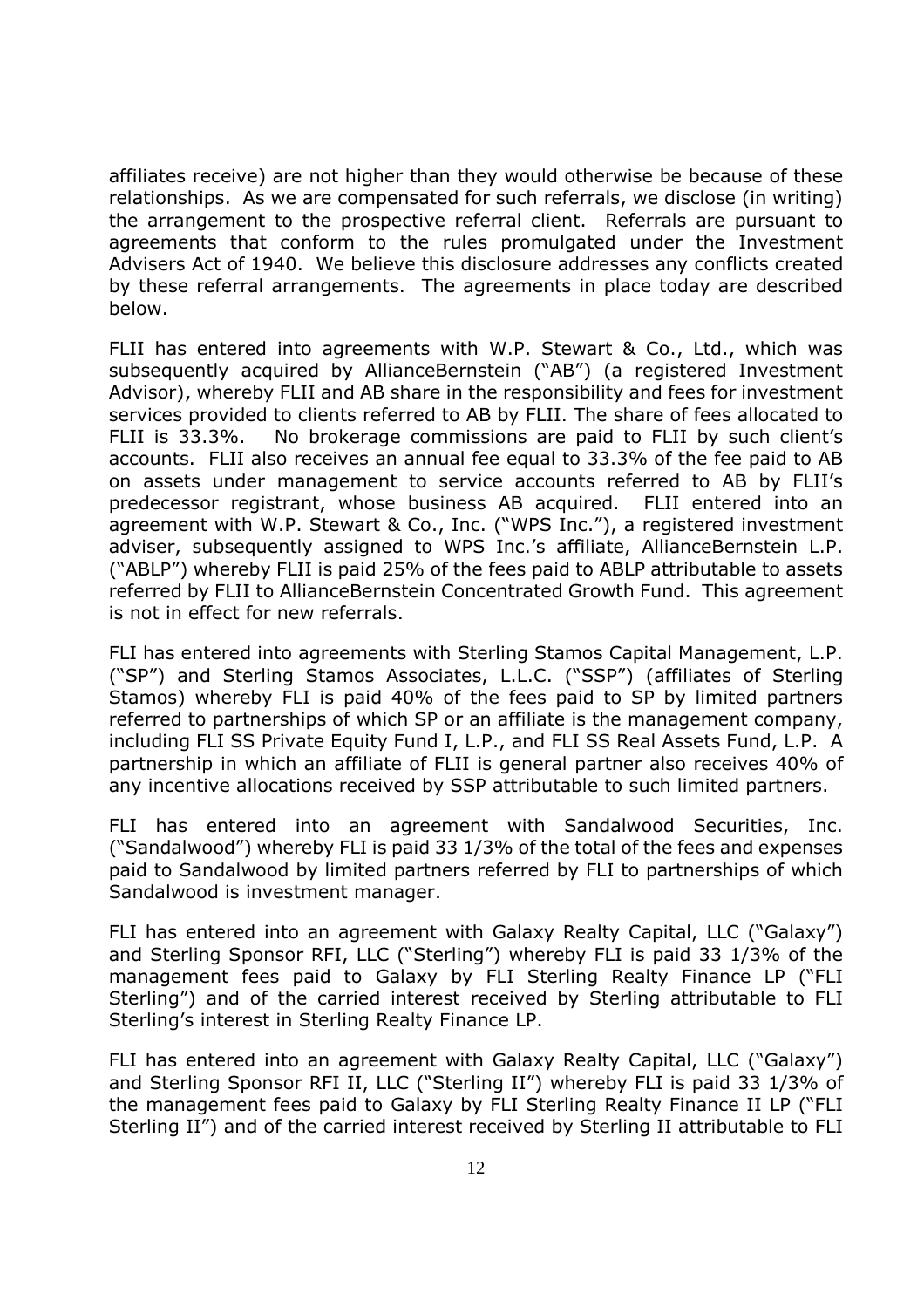Sterling II's interest in Sterling Realty Finance II LP.

We do not have any material relationship with any insurance company, agency or real estate broker. FLI maintains an insurance license (and one officer maintains an insurance license). FLI may earn fees in connection with such business from clients and we disclose that we are acting as an agent in such business to any client where we are compensated for doing such business.

#### **Item 11. Code of Ethics, Participation or Interest in Client Transactions and Personal Trading**

We have adopted a code of ethics that requires our supervised persons to meet our and our employees' fiduciary obligation to our clients. Our supervised persons must comply with federal securities laws, they must report their personal securities transactions to us for review, and they must report any violations of our code of ethics promptly to our chief compliance officer.

As noted above, we recommend that certain clients invest in partnerships where an affiliate of FLII is general partner, and we are compensated by those partnerships. We disclose our compensation in any partnership that we recommend to clients. In addition, our employees may buy and sell the same securities as our clients at or about the same time as our clients. We review trades quarterly to ensure that our employees don't engage in a pattern of trading in anticipation of client trading.

Our code of ethics is available to clients and prospective clients upon request.

Affiliates of FLII are general partners of several partnerships that we formed to provide diversified investment vehicles for our clients' investments. Our officers and employees also invest in these partnerships. We believe that the partnership form provides a vehicle that enables clients to obtain access to investment managers that they may not be able to otherwise obtain. Nonetheless, we have a conflict of interest. We address this conflict by disclosing the costs of investing in a partnership, including compensation to us, in the offering memoranda pursuant to which interests in these partnerships are offered.

#### **Item 12. Brokerage Practices**

From time to time, FLII may agree to pay a broker-dealer commissions for effecting client transactions in excess of that which another broker-dealer might have charged for effecting the transaction in recognition of the value of the brokerage and research services provided by the broker-dealer. Accordingly, FLII may be deemed to be paying for research and other services with "soft" or commission dollars. FLII (or the relevant account's portfolio manager) will effect such transactions, and receive such brokerage and research services, that are of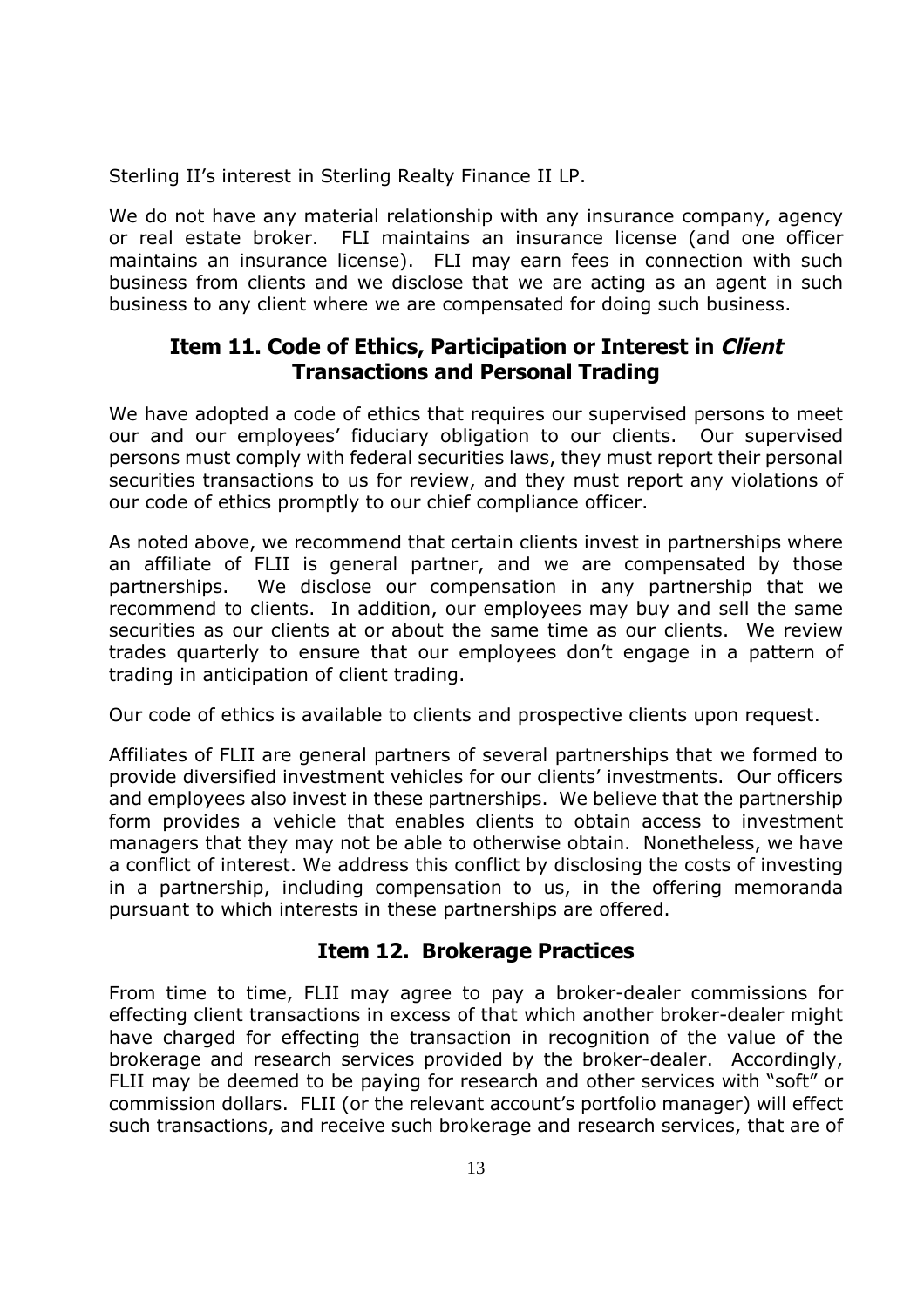benefit to the accounts.

Currently, FLII effects such transactions, and receives such brokerage and research services, only to the extent that they fall within the safe harbor provided by Section 28(e) of the Securities Exchange Act of 1934.

UBS Financial Services Inc. ("UBS") provides FLII with quotation (NYSE and options price reporting) and news services (Bloomberg Finance L.P. and FactSet Research Systems Inc.). Research services furnished by UBS are generally used in servicing all of FLII's accounts, although not all such services may be used in connection with any particular client account, and not all accounts that benefit from such services pay commissions to UBS. Clients whose brokerage is directed to UBS are paying for soft dollar research that FLII uses to benefit all of its advisory accounts.

Using client's commissions to obtain research and services provides a benefit to us as we do not have to directly pay for such research and services. In addition, we have an incentive to select or recommend the broker we use for trades in client accounts based on our interest in receiving the research and services, rather than on our clients receiving most favorable executions.

We have negotiated with UBS an agreement where our clients pay commissions of four cents (\$.04) per share on equity trades, and two cents (\$.02) per share on option contracts.

FLII bunches trades for clients (which can include the First Long Island Investors LLC 401K Profit Sharing Plan and accounts of FLII officers and employees) whose brokerage is directed to UBS. Such practice results in all clients whose trades are executed at the same time receiving the same price, and has no effect on commissions. Prices are averaged which may result in clients receiving a higher or lower price than clients would receive if trades were done individually. FLII believes that, over time, bunching trades is beneficial to clients.

The brother of the Chairman, Chief Executive Officer and Chief Investment Officer of FLII is Senior Vice President –Wealth Management who services the accounts of clients of FLII at UBS. Because non-client directed brokerage is directed to UBS, commission rates on trades are not individually negotiated, which may result in clients paying a higher commission on a specific trade than they might otherwise pay except as described above. FLII may pay a brokerage commission in excess of that which another broker might have charged for effecting the same transaction, in recognition of the value of research services provided by the broker.

We believe it is more efficient for us and clients to open accounts for clients at one brokerage firm. This reduces the amount of paper received by clients and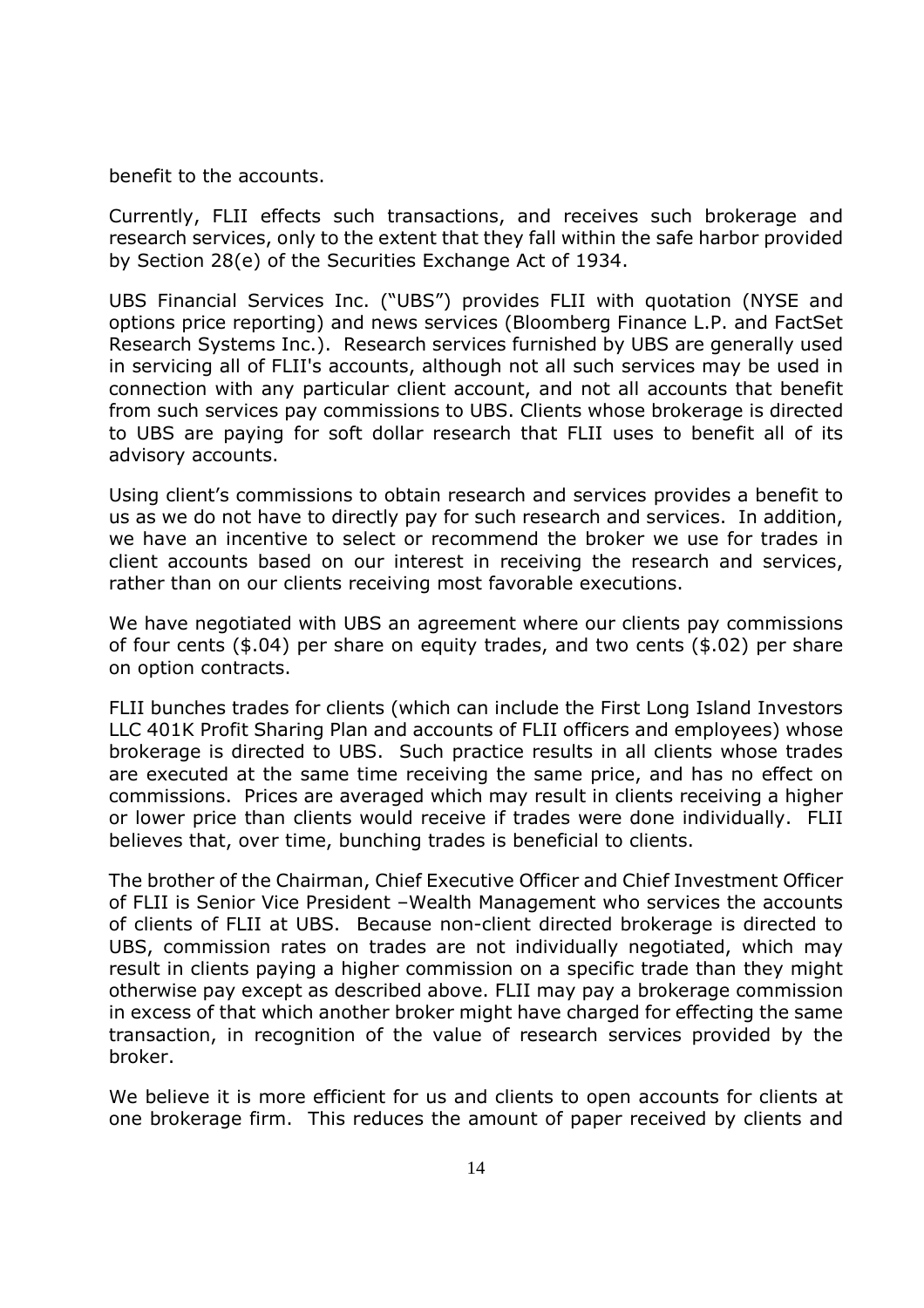us and facilitates our placing block trades. Accordingly, we negotiated the commission rates discussed above in this item and the agreement to provide research and services to us with one brokerage firm.

We permit clients to direct brokerage. Clients who direct brokerage to specific broker-dealers may not receive best price and execution, since under such circumstances, FLII will not be able to bunch such trades with its other trades (which possibly reduce transaction costs), and such trades will be placed after FLII causes its other trades to be executed, and we will not be able to negotiate commissions on those clients' behalves. Directing brokerage may cost clients more than not directing brokerage.

FLII's traders may on occasion experience errors with respect to trades made on your behalf. Trade errors can result from a variety of situations, including, but not limited to, when the wrong security is purchased or sold. FLII endeavors to detect trade errors prior to settlement and correct them in an expeditious manner. FLII's traders review trading records. When a possible trade error is detected, the traders will notify appropriate personnel, and they will review the applicable trade to determine if in fact an error did occur, the cause of the error, the effect of the error, and whether or not the error can be corrected prior to settlement.

FLII will reimburse clients for net losses resulting from trade errors to the extent that FLII is required to do so under the governing agreements. In general, FLII will not be liable to clients, in damages or otherwise, for a trade error, unless such trade error results from FLII's gross negligence, misconduct, or violation of applicable laws.

#### **Item 13. Review of Accounts**

A Portfolio Administrator reviews all securities transactions for investment advisory clients to reconcile FLII's records with the applicable custodian's records on a daily basis. FLII's Investment Committee reviews all client asset allocations to confirm that the accounts are invested in accordance with the client's needs and directions to FLII on a quarterly basis.

We provide clients a statement of assets managed on either a quarterly or monthly basis. These statements provide a summary of the investments we oversee for each client listed by asset class, and show the investment's value for the current and previous period.

#### **Item 14. Client Referrals and Other Compensation**

FLII shares with certain persons investment advisory fees we receive from referred clients. These arrangements are disclosed to clients and are pursuant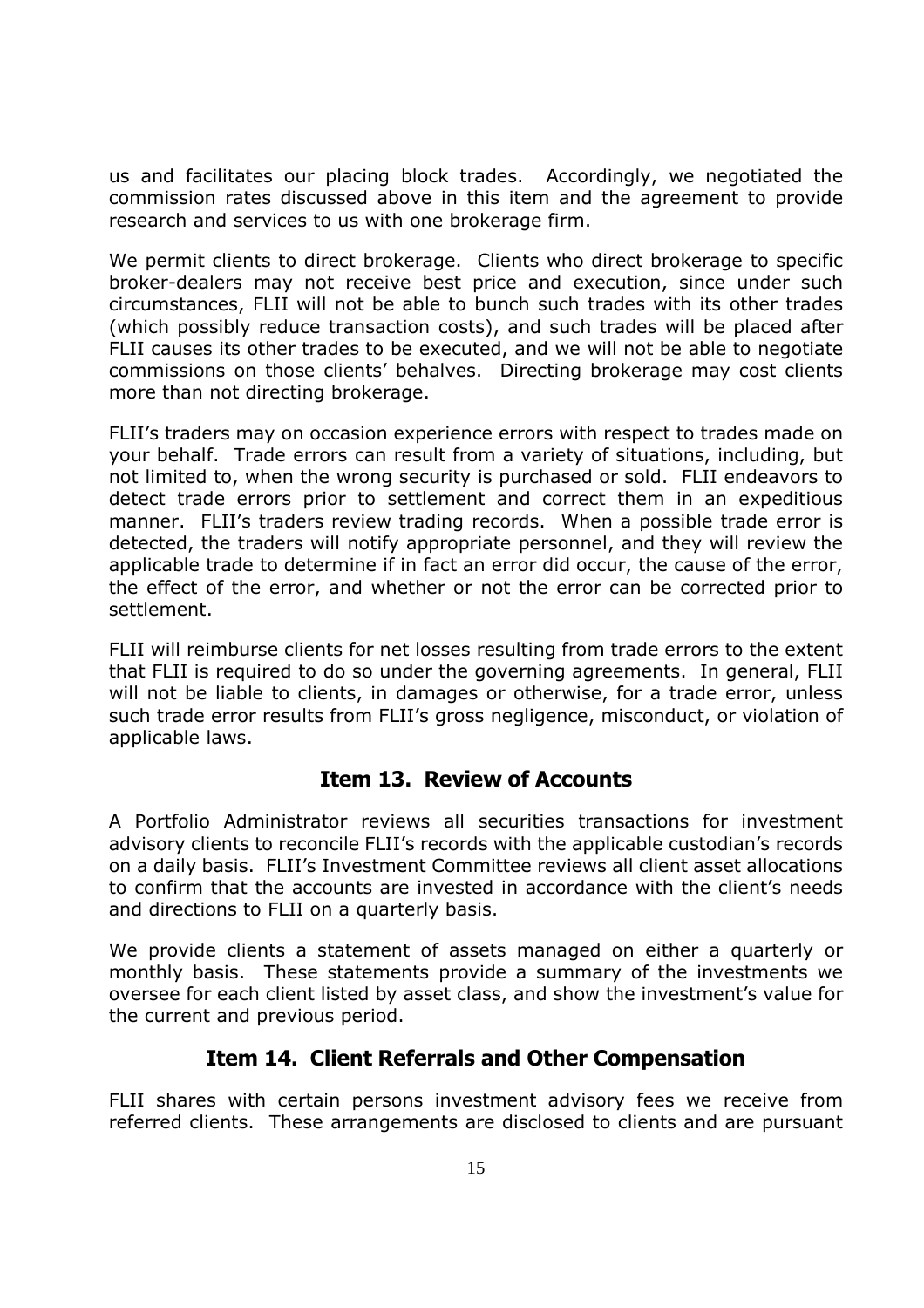to written agreements as provided by Rule 206(4) - 3 under the Investment Advisers Act of 1940. The fees charged to such clients are not affected by such arrangements, nor are such clients charged any other fees on account of such arrangements.

FLII or FLI also refers, from time to time, certain clients to invest in a managed account or partnership or similar investment vehicle managed by another registered investment adviser. As we are compensated for such referrals we disclose (in writing) the arrangement to the prospective referral client. This causes a conflict of interest because we are compensated for referring assets to others. We address this conflict by making the written disclosure discussed above.

#### **Item 15. Custody**

Although we do not have custody of clients' assets in the common meaning of "custody", we are deemed to have custody of client funds or securities with respect to assets in partnerships where we are general partner (or where we have a similar role or where an affiliate is general partner or similar). In these instances clients either (1) annually receive an audited financial statement of the partnership or (2) the partnership deposits its liquid assets and indicia of ownership of its underlying assets with a qualified custodian who sends statements to partners on at least a quarterly basis. In the latter case, a surprise examination of the partnership's assets is conducted on an annual basis by an accountant registered with, and subject to inspection by, the Public Company Accounting Oversight Board.

FLII's clients receive a quarterly or monthly statement of assets that lists the values of their investments (including those held in partnerships). Because the assets reported by the custodian represent the *partnership's* assets, and not an *individual partner's* assets, reports of an individual client's holdings will not be the same as the custodian's statements of the partnership's holdings.

#### **Item 16. Investment Discretion**

We have discretion with respect to all assets we manage. If the assets are invested in a pooled vehicle, the actual management of the assets may be delegated to another entity or entities.

We generally do not accept restrictions on our investment discretion. In isolated cases we have accepted investment restrictions with respect to low basis stock or from an employee of an accounting firm that restricts investments of its employees.